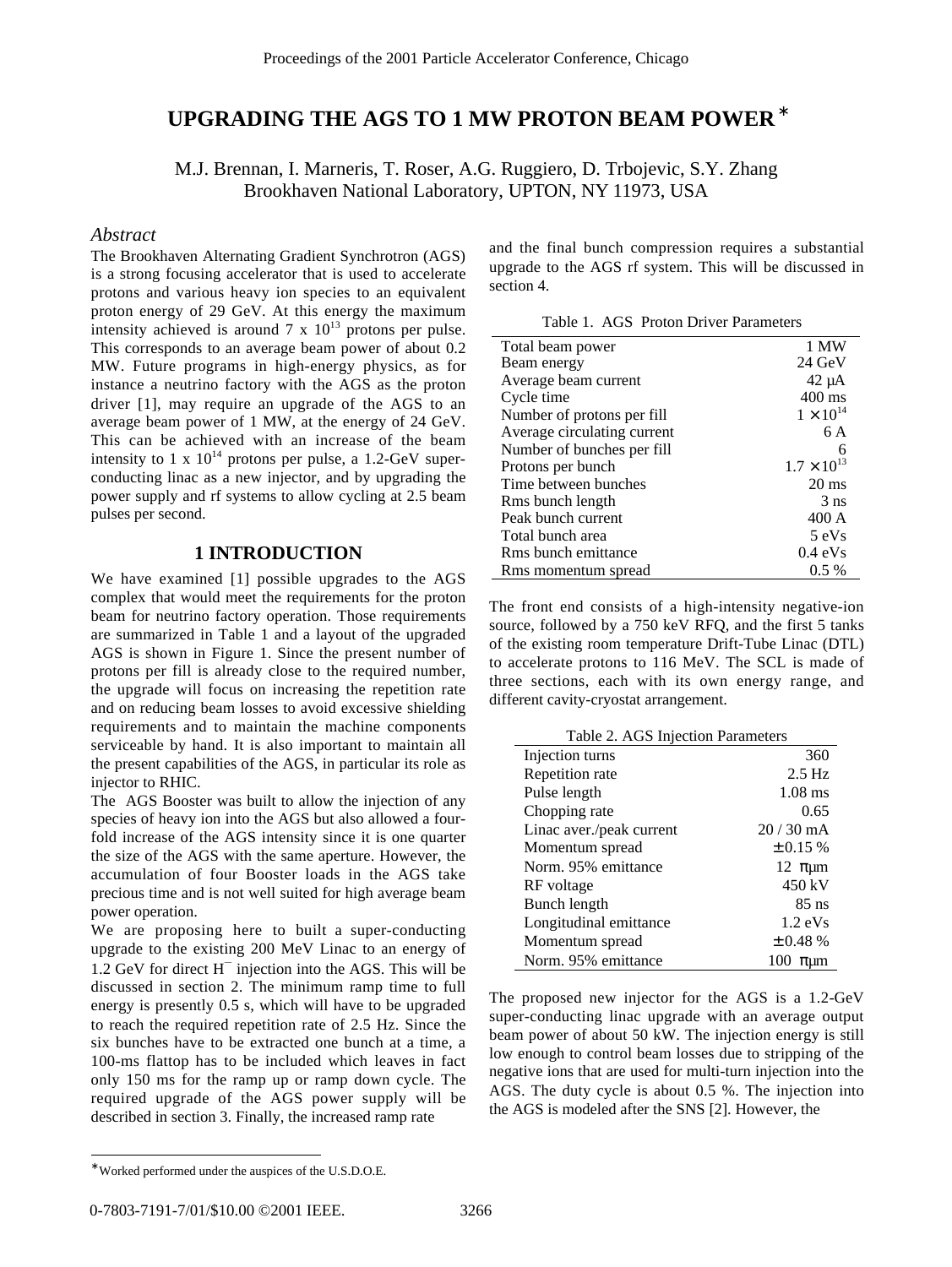

Figure 1. AGS Proton Driver Layout

repetition rate and consequently the average beam power is much lower. The larger circumference of the AGS also reduces the number of foil traversals. Beam losses at the injection into AGS are estimated to be about 3 % of controlled losses and 0.3 % of uncontrolled losses [1]. The AGS injection parameters are summarized in Table 2.

## **2 SUPERCONDUCTING LINAC**

The super-conducting linacs accelerate the proton beam from 116 MeV to 1.2 GeV. The presented configuration follows a similar design described in detail in [3,4]. All three linacs are built up from a sequence of identical periods. Each period is made of a cryo-module and a room-temperature insertion that is needed for the placement of focusing quadrupoles, vacuum pumps, steering magnets, beam diagnostic devices, bellows and flanges. The cryo-module includes 4 identical cavities, each with 4 or 8 identical cells.

The choice of cryo-modules with identical geometry, and with the same cavity/cell configuration, is economical and convenient for construction. But there is, nonetheless, a

penalty due to the reduced transit-time-factors when a particle crosses cavity cells, with lengths adjusted to a common central value  $\beta_0$  that does not correspond to the particle's instantaneous velocity. This is the main reason to divided the super-conducting linac into three sections, each designed around a different central value  $\beta_0$ , and, therefore, with different cavity/cell configurations. The

cell length in a section is fixed to be  $\lambda \beta_0 / 2$  where  $\lambda$  is the rf wavelength.

The major parameters of the three sections of the SCL are given in Table 3. The low energy section operates at 805 MHz and accelerates from 116 to 400 MeV. The following two sections, accelerating to 800 MeV and 1.2 GeV respectively, operate at 1.61 GHz. A higher frequency is desirable for obtaining a larger accelerating gradient with a more compact structure and reduced cost.

| Table 3. Parameters of the Super-Conducting Linac |  |  |  |
|---------------------------------------------------|--|--|--|
|                                                   |  |  |  |

|                                     | Low     | Medium  | High     |
|-------------------------------------|---------|---------|----------|
| Beam Power, kW                      | 16      | 32      | 48       |
| Kinetic Energy, MeV                 | 116-400 | 400-800 | 800-1200 |
| Velocity, $c\beta$                  | 0.4560  | 0.7131  | 0.8418   |
|                                     | 0.7131  | 0.8418  | 0.8986   |
| Frequency, MHz                      | 805     | 1610    | 1610     |
| Protons / $\mu$ Bunch, $10^8$       | 9.32    | 9.32    | 9.32     |
| Temperature, <sup>o</sup> K         | 2.0     | 2.0     | 2.0      |
| Cells / Cavity                      | 4       | 8       | 8        |
| Cavities / Cryo-Module              | 4       |         | 4        |
| Cell Length, cm                     | 9.68    | 6.98    | 8.05     |
| Cell reference velocity, $c\beta_0$ | 0.520   | 0.750   | 0.865    |
| Cavity internal diameter,           | 10      | 5       | 5        |
| Cavity Separation, cm               | 32      | 16      | 16       |
| Cold-to-Warm transition,            | 30      | 30      | 30       |
| Acceler. Gradient, MeV/m            | 11.9    | 22.0    | 21.5     |
| Cavities / Klystron                 | 4       | 4       | 4        |
| No. of Klystrons                    | 18      | 10      | 9        |
| Klystron Power, kW                  | 720     | 1920    | 2160     |
| Energy Gain / Period, MeV           | 16.0    | 42.7    | 48.0     |
| Length of a period, m               | 4.2     | 4.4     | 4.7      |
| Total length, m                     | 75.4    | 43.9    | 42.6     |

The local gradient has a maximum value that is limited by three causes: (1) The surface field limit at the frequency of 805 MHz is taken to be 26 MV/m. For the following two sections the surface field limit at 1.61 GHz is 40 MV/m. (2) The rf couplers can provide at most an rf power of 400 kW. (3) To make the longitudinal motion stable, we can only apply an energy gain per cryo-module that is a relatively small fraction of the beam energy [3].

For the pulsed-mode of operation of the super-conducting cavities the Lorentz forces could deform the cavity cells enough to detune them off resonance. This has to be controlled with a thick cavity wall and additional supports. Also, a significant time to fill the cavities with rf power is required before the maximum gradient is reached and beam can be injected. The expected fill time is short compared to the beam pulse length of 1 ms.

## **3 AGS MAIN POWER SUPPLY UPGRADE**

The AGS ring consists of 240 magnets hooked up in series with a total resistance  $R = 0.27 \Omega$  and a total